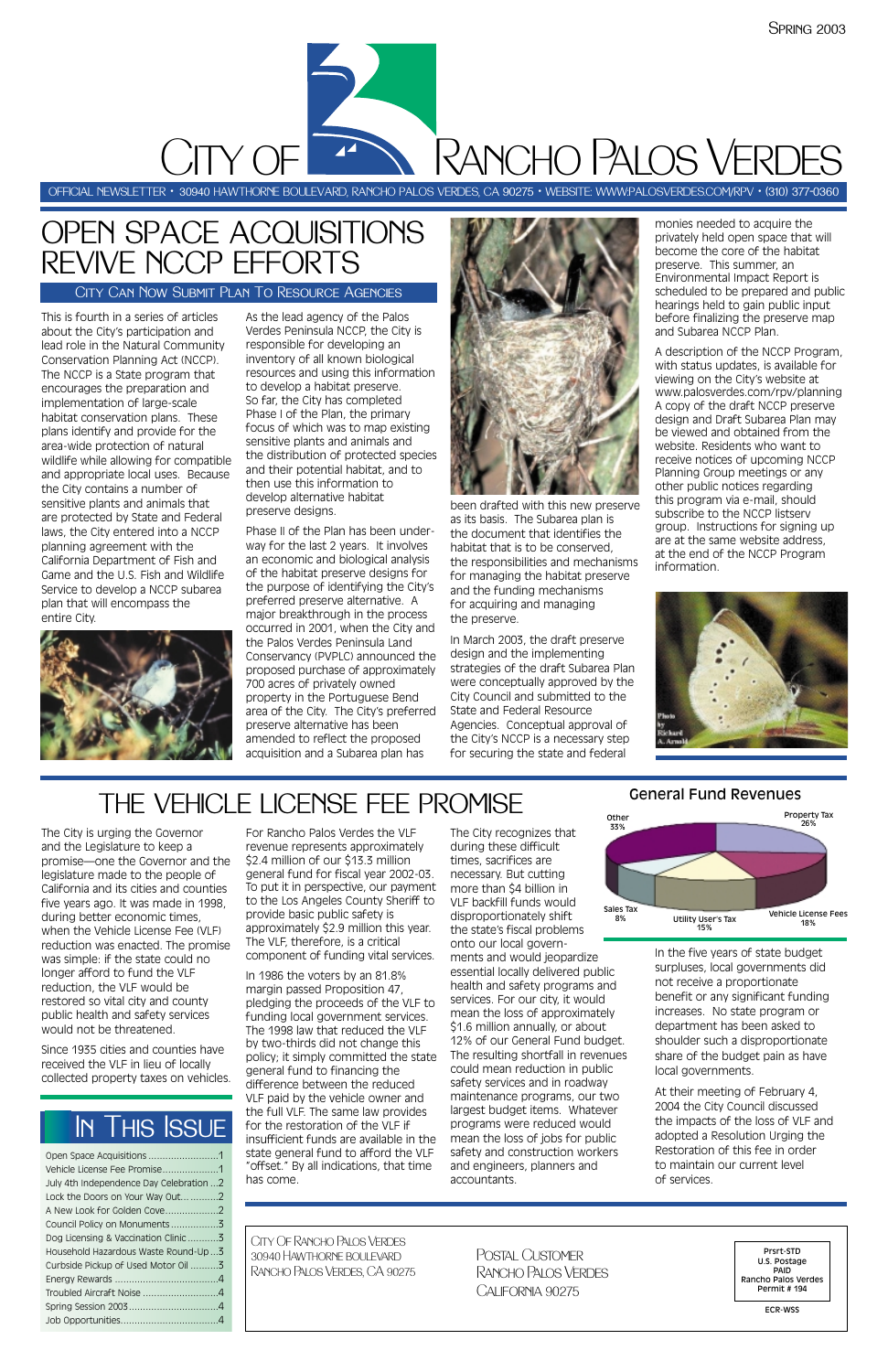Each year the City hosts a July 4th Independence Day Celebration this year the tradition continues with our 28th annual celebration on Friday, July 4th.

Located at the Pt. Vicente Park/Civic Center, 30940 Hawthorne Boulevard, this day of family fun begins at 11:00 a.m. with nonstop enjoyment until 5:00 p.m. Mark your calendar now as a reminder to bring your family and friends to celebrate America's Happy Birthday.

The country western band "Sweet Surrender" and the Palos Verdes Symphonic Band, performing patriotic and popular musical selections, will inspire celebrants to



take to the dance floor. Always popular are the arts and crafts area for shopping, hula hoop and pie eating contests, and a midway featuring a wide variety of rides and games for all ages, and helicopter rides for those eager to get a bird's-eye view of the our City's coastline.

Traditional attractions include the Jim Gamble's puppet show, a petting zoo, pony rides, dog acts and obedience demonstrations, and information booths sponsored by local civic organizations, and a food court.



Admission is free and complimentary shuttle service along Hawthorne Boulevard between Ralph's Market and the Golden Cove Center will be provided. On-site parking is available for \$2.00.

The City has worked for several years to reduce its subsidy of this event by soliciting sponsors and donations of merchandise. Several homeowner associations and area businesses have been long-time supporters of this event. For information on how you can add your support to this local community event, please call 544-5260.

For vendor or booth information and applications, call Conte Productions at (310) 781-2020. For general information and/or donations, call the Recreation and Parks Department at (310) 544-5260.



# JULY FOURTH CELEBRATION Spring 2003

### Traditional Celebration Continues at Civic Center



A little over three years ago the Planning Commission approved a major, two-phase, renovation to the Golden Cove Shopping Center consisting of three new buildings along Palos Verdes Drive West, facade improvements to the existing two-story building and the former grocery store building, an expansion to the Golden Lotus Restaurant, and improvements to the surrounding parking lot. Since that approval, the only improvements completed in Golden Cove have been the conversion of the former grocery store into the

Peninsula Montessori School. That is no longer the situation.

In the face of this rising crime trend, the Los Angeles County Sheriff's Department is looking at severe cutbacks because of the State's budget shortfall, unless alternative funding can be found. At the same time, law enforcement agencies are being asked to be more vigilant due to the increased risk of attacks from domestic and foreign terrorists.

As of this past September, the shopping center has taken on a new image with scaffolding and temporary fencing surrounding the site for the construction of the first phase of the approved renovations. The three new buildings along Palos Verdes Drive West have been framed, as well as the facade improvements to the existing twostory building. Once the framing is completed and the sheathing is installed, the building facades will be finished with stucco. Soon there-







after, the parking lot will be repaved and restriped, new light fixtures will be illuminated and the parking lot planters will be landscaped. According to the construction project manager, Phase I of the renovations is expected to be completed in late April.

Construction of Phase II, the expansion of the Golden Lotus restaurant, will not occur until after the Planning Commission has had the opportunity to assess the first phase of the renovations.

As with most major renovation projects some temporary inconveniences are to be expected. The City is diligently working with the construction project manager to ensure public safety, while minimizing any

- Sliding glass doors should be secured with a floor bar or, better yet, a floor lock.
- Consider installing an audible burglar alarm.
- Don't leave garage doors open or unlocked, even when you're inside your house.
- Do not leave items of value in unsecured yards and supervise all hired workers.

inconvenience the renovations may cause to the merchants and patrons of the Center, as well as to the surrounding neighborhoods. All businesses remain open during the renovations. However, measures have been taken to guide motorists and patrons throughout the shopping center during construction. Therefore, all patrons of the center should obey all posted directional signs and on-site construction personnel.

For questions regarding the renovation activities, contact Ara Mihranian, project planner, with the Planning Department at 310-544-5228 or via e-mail at aram@rpv.com.

# A NEW LOOK FOR GOLDEN COVE

### First Phase of Renovation Nears Completion

The latest crime statistics from 2002 show an increase of 5.3 percent for the largest cities and counties in the United States. Violent crime rose 0.8 percent and property crimes, (burglaries and thefts), climbed 7.9 percent. California Attorney General Bill Lockyer announced that despite recent advances in technology that have made law enforcement more efficient, we continue to experience an increase in crime. He continued by saying, "There is vigorous debate about the causes of crime increases, but there is no question that the current recession and large increase in California's crime-prone population of males between the ages of 18 and 30 are not helping. . ."

Drug use is also climbing and a major motive for property crimes is the fencing of stolen goods. This year, Lomita Station deputies arrested three individuals who admitted stealing items such as purses, wallets, cell phones, laptop computers, CD's, and briefcases from unlocked cars parked in residential driveways and in unlocked garages. Those thieves drove around during the night and early morning hours and visited secluded or easily accessible homes. They found many unlocked doors, and garage door openers in unlocked cars. When criminals have successful crime sprees, the word gets around and it encourages more theft.

The Sheriff's Department is finding itself more stretched than ever at a

time when crime is rising. Therefore, all residents need to assist in reducing the opportunities for crime in their neighborhood. The Peninsula is vast and filled with thousands of homes and it is unrealistic to think that the Sheriff alone can suppress all crime. The study of crime reports show that there are several things residents can do to lower the risk of becoming a victim.

### PREVENTING THEFTS FROM VEHICLES

- Lock your car doors and roll up the windows every night, all year round.
- If possible, park your car in a locked garage and remove all valuables, this includes garage door openers and CD's.
- Never leave your keys in your car, or your car running while you're away from it.
- Purses and wallets are a special danger to leave inside your vehicle because their theft can lead to identity theft (see Summer 2001 Newsletter).

### RESIDENTIAL BURGLARIES

Lock all doors and windows whenever you leave. (Most residential burglaries occur during warmer days when windows have been left open. A screen is not a deterrent because it's easy to slice open.)

# LOCK THE DOORS ON YOUR WAY OUT

### AND DON'T FORGET THE WINDOWS!

*Continued on Page 3*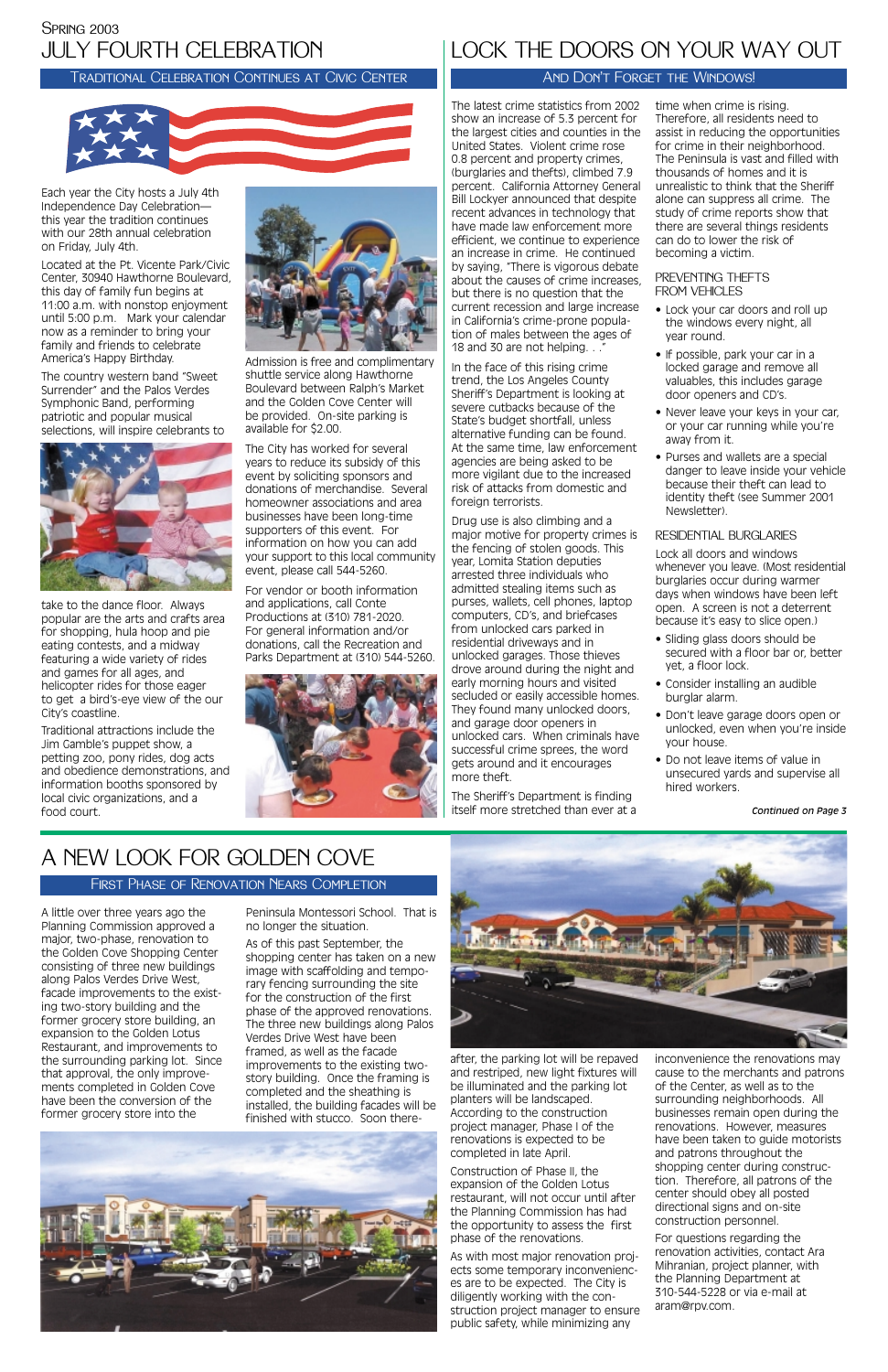#### *Continued from Page 2*

Did you know that Fred Hesse Park and Community Center is named after a City founder, that Robert Ryan Park is named in honor of a former mayor and councilmember, that the Frank A. Vanderlip Park is named after the New York bank executive who purchased the Palos Verdes Peninsula in 1913, and that the McBride Trail located below Ocean Terrace Drive is named in honor of a City resident who constructed it by hand and maintained it for many years. Also, over half of the trees and benches in our City parks were donated by families and friends of deceased loved ones. Early this year, the City Council adopted a formal policy to accommodate in a meaningful and mutually agreeable way the many requests that the City gets for public memorials. This policy for naming of public facilities and placing of monuments and other memorials is not intended to permit makeshift cemeteries or places of worship, but is a way to provide a symbolic remembrance. In addition, the policy established the "Wall of Honor" for distinguished community leaders who have made substantial contributions to the City.

#### DONATING A PARK BENCH OR TRFF

#### DONATING A**MONUMENT**

For those requesting a memorial for someone, there are a number of options ranging from the very discreet to the highly recognized "Wall of Honor."

From the City's selected list of tree species and park benches, the City will plant a tree or install a bench at a location to be determined by the City. The private party will be responsible for all costs associated with the design, installation and maintenance of the memorial park bench or tree and any inscription.

The City Council will consider approving a discreet, unobtrusive monument, such as a large rock approximately 4 cubic feet in

size, on public property if the person to be memorialized is highly revered by a significant number of residents for his or her contribution to the City and if there is a strong association between the person and the area of the proposed monument site. The City will perform the installation work and the requestor will be responsible for costs associated with the design, maintenance and installation of the monument at a location determined by the City.

### NAMING OF A PUBLIC FACILITY

On rare occasions, the City will consider naming a City facility in honor of an individual or community organization based upon the proposed honoree's exceptional contributions to the City in terms of financial gifts, public service as an elected official or community volunteer, or long-term sponsorship agreements. Another significant factor for consideration is the relative impact of the honoree's contributions toward the City facility to be named. Only currently serving councilmembers may nominate an individual for this honor and the City Council will make the decision.

> Items such as appliances (refrigerators, washing machines, microwaves and ovens) are not accepted, and neither is furniture, paper or computer software. Items such as these, if there are in good and working condition, can be donated to a charitable organization such as the Goodwill or the Salvation Army. For items not accepted by these organizations, call your waste hauler and schedule a pick-up appointment.

### WALL OF HONOR

This top honor is reserved for deceased community leaders whose exceptional achievements and contributions have made a notable, lasting impact upon the City's quality of life as envisioned by the City's General Plan. Nominees must have had a significant presence in the community throughout a good portion of their life. Only current councilmembers may nominate a citizen, who has not been previously honored by the City, for approval by the City Council. The "Wall of

• Pick up your incoming mail daily, and as close as possible to the time of delivery.

Honor" will have the special distinction of limiting the number of honorees to the number of years the City has been incorporated. For more information on this new City policy, contact the City Manager's Office at 544-5205.

# COUNCIL ADOPTS POLICY ON MONUMENTS AND MEMORIALS

### PROVIDING A SYMBOLIC REMEMBRANCE

Pet owners are encouraged to take advantage of the Dog Licensing and Rabies Vaccination Clinic to be held at City Hall on June 26th from 7:00 p.m. to 8:30 p.m. County Animal Control officers will be on site to assist with dog license renewals or the purchase of new pet licenses. The Southern California Veterinary Medical Association will be offering low cost rabies vaccinations for dogs, at least 4 months of age, and  $\overline{t}$  the 6 in 1 vaccination, which





For the past several years the City has hosted a household hazardous waste roundup at the City Hall/City Yard. This year the roundup will also include electronic waste (E-Waste).

Mark your calendar for Saturday, May 17, from 9:00 A.M. until 3:00 P.M. City Hall is located at 30940 Hawthorne Boulevard.

### HOUSEHOLD HAZARDOUS WASTE

Acceptable for the round-up are paint and solvents, used motor oil and filters, anti-freeze and other automotive fluids, household cleaning products, pool and garden chemicals, aerosol cans, all medicine, household and car batteries, mercury and propane. There is a limit of 15 gallons or 125 pounds per vehicle.

Sanitation District personnel will not accept any waste from commercial enterprises, ammunition, explosives, radioactive material, biological waste, tires, or trash.

### ELECTRONIC WASTE

stereos, VCR's, answering machines and electronic toys. They can be in working or non-working condition. Again, only household electronic waste will be accepted and there is a limit of three CRT's per household, per vehicle.

Acceptable electronic items for disposal at the round-up are computer monitors, CPU's, printers, network equipment, cables, telephones, TV's, video games, cell phones, radios, reused or recycled.

If you have several items, put them in a box in the trunk of your car. If possible, put small items in their original container. There is no need to get out of your car; round-up personnel will remove the unwanted items from your car or trunk.

There is no charge for this disposal of your household hazardous and electronics waste. All items will either be disposed of properly or



# HOUSEHOLD HAZARDOUS WASTE AND E-WASTE ROUNDUP

### Get Started on Spring Cleaning

• When hiring individuals, get a full

name, address, and telephone number and verify their information before they start working.

#### MAIL BOX THEFTS: STEAL YOUR MAIL, STEAL YOUR IDENTITY

When mail is stolen, it's often a double whammy. First, the victim loses their mail, and then they often have their identity stolen. Help protect yourself by moving your mailbox closer to the house, if possible.

- Install a lock on your mailbox, or buy one with a locking mechanism.
- Purchase an audible mailbox alarm.
- Don't put outgoing mail in your mailbox for the postal carrier to pick up. (Neither should you use the red flag to signal that there is mail inside. Drop all your

outgoing mail at the post office.)

If enough residents follow these suggestions, it will present less opportunity for criminals to steal. The Sheriff's Department will continue to provide the best law enforcement service possible and will continue to work hard to reverse the rising crime trend. With the help of residents they can make a significant difference in keeping the City's neighborhoods safe.

Finally, don't hesitate to call the Lomita Sheriff's Station about any suspicious persons or vehicles hanging around your neighborhood. (310-539-1661). The Sheriff will check them out and find out if their reason for being where you saw them is legitimate.

# LOCK THE DOORS ON YOUR WAY OUT

includes Distemper, Hepatitis, Leptospirosis, Parainfluenza and Parvovirus.

To be eligible for the reduced dog license fee, pet owners must have their pet's Certificate of Sterility and proof of current rabies vaccination.

For more information contact the City Manager's Office at 544-5205. For those pet owners unable to attend the Clinic, a dog license application can be downloaded from the County's website at http://animalcontrol.co.la.ca.us.

# DOG LICENSING AND RABIES VACCINATION CLINIC

for pick-up on the first pick-up of the week.

Used motor oil must be disposed of properly and cannot be dumped into the trash, the curb gutter or down the drainpipe. Neither can it be left in a plastic bottle or tin can. It must be stored in a sealed container and residents can get these containers free of charge from their waste hauler, Ivy Rubbish or Waste Management. This sealed container should then be left curbside **R ECYCLE U SED O I L**

Cardboard floor mats, funnels, used oil containers, oil drain pans and zip lock bags for your old oil filters are also available free of charge from your waster hauler. Waste Management can be reached at 1-800-774-0222 and the telephone number for Ivy Rubbish is 310-379-1024.

# CURBSIDE PICKUP OF USED MOTOR OIL

### Waste Haulers Supply Containers for Proper Disposal